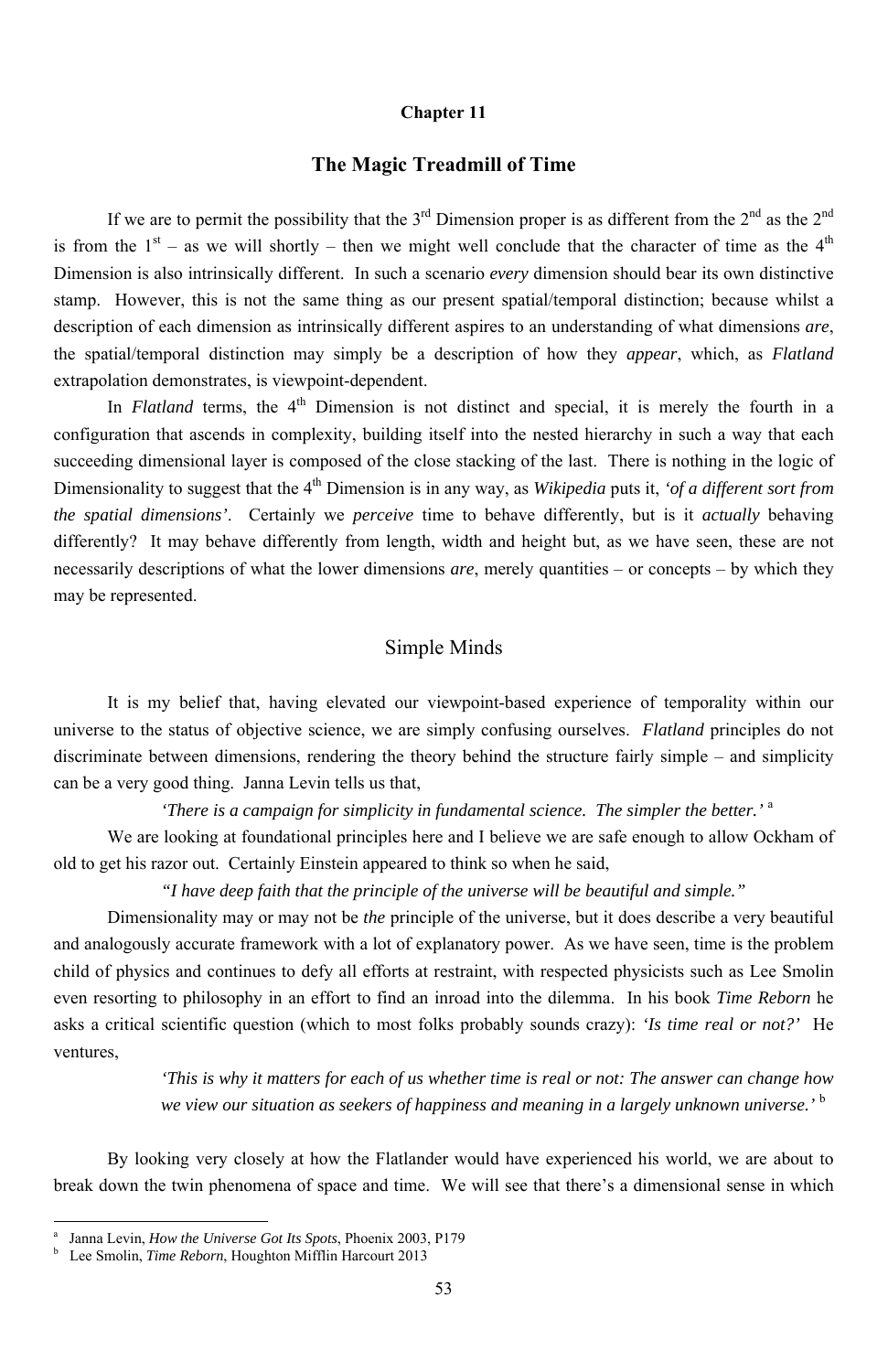time *is* real, and also a sense in which it is *not*, because all dimensions obey the *Principle of Relationship<sup>a</sup>*, however they might be numbered.

#### Goldilocks *or* the Four Bears

Historically, EA Abbott's pièce de résistance has been hailed as a masterpiece of geometrical insight and mathematicians have claimed it as their own, but if *Flatland* teaches us anything at all it is the importance of viewpoint. Dimensionality teaches us that viewpoint – how things appear from where one stands – may be the key to understanding our place in the grand scheme of things. Much to *A Square's* befuddlement, *Sphere* informed him of something about his flat world of which he was blissfully unaware: *"…what you call Space is really nothing but a great Plane."* However, as we have just seen, *Square's* physical experience of his world was 1-Dimensional – the circle around him – so what he called space was actually a line. How then could it be a great plane?

- Space, for *Square*, is the bit he sees: it is his edge-on view: a 1D circle.
- Time, for *Square*, is his 2<sup>nd</sup> Dimension, and it extends away from him all around.

Since *'relativity's mathematics works fine in any number of dimensions*<sup>'</sup>, we find that our Flatlander inhabits a 2D space-time<sup>d</sup>.

Clearly he *lives* on a plane (no-one is disputing that Flatland is flat) but he does not *see* a plane because he exists level with the plane and views it edge-on in keeping with the *'Edge-On' Principle*<sup>b</sup>. The key here is to remember that EA Abbott lived in a pre-Einsteinian age, an age in which the practical relationship between space and time was not very well understood. The 'great Plane' upon which *A Square* lives is his entire universe, and – in keeping with our earlier discussion – *Square* would actually experience his great Plane as a 2D space-time.

everything in his world. These positions as he views them exist in static snapshot, but change relative to one another with each changing snapshot so that – just as it is for us – his last dimension acts as his *means of change*. This 'sequence of snapshots' is similar to the scenario described by philosopher Craig Callender of UC San Diego who writes that time in this sense *'becomes redundant. Change can be described without it'*.<sup>e</sup>

Therefore:

<sup>-</sup>

### Time in 2D

*A Square* looks all around him and watches his world change because he finds himself moving across it. But to him all he is doing is changing the compass direction in which he is facing. Even so, as he does so his world changes. Why? Because he is also moving through his  $2<sup>nd</sup>$  Dimension which, in his space-time, is his last dimension and as such 'behaves temporally' – but, *what does this actually mean?*

His 2<sup>nd</sup> Dimension is the means by which his world experiences change, continuously revealing to him a 'new' bit of 1D, and although from his perspective he cannot see the process in action, the 1D world around him changes. His 2<sup>nd</sup> Dimension acts the 'record keeper', recording all the relative positions of

- b <sup>b</sup> The 'Edge-On' Principle: Each dimension is viewed from within itself one dimension lower.<br><sup>c</sup> New Scientist *Seeing Triple* Matthew Chalmers 28<sup>th</sup> Sent 2013
- New Scientist, *Seeing Triple*, Matthew Chalmers, 28<sup>th</sup> Sept 2013
- d Which *Sphere* views spatially as a great plane because he inhabits a 3D space-time.<br>
<u>Experience A Matter of Time</u> Is Time an Illusion? Craig Callender
- *Scientific American*, A Matter of Time, *Is Time an Illusion?*, Craig Callender

a *The Principle of Relationship:* Whatever is true of the relationship between two adjacent dimensions is true of the relationship between *any* two adjacent dimensions.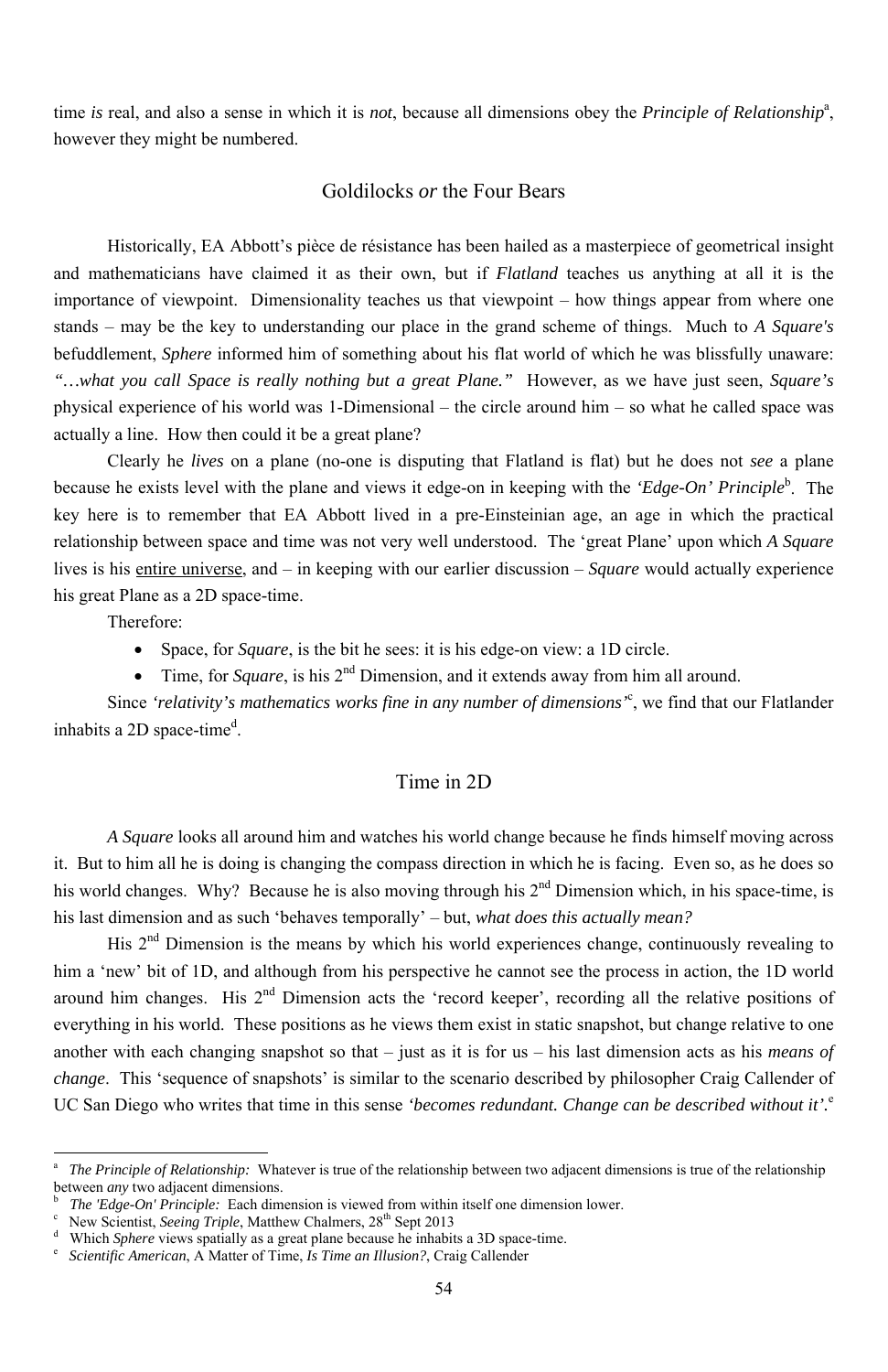But without his last dimension, wherever the Flatlander turned, everything on his circle would remain the same, frozen in one place.

*But, we might ask, if he can't see his*  $2^{nd}$  *Dimension, how does he move through it?* 

Although the Flatlander can spin on the spot, moving around his 1D circle, we must accept that our Flatlander *does not have the power to move at all into his 2nd Dimension*. At this point the original *Flatland* allegory becomes misleading, because *A Square* would not have freedom to move around the flatness of his world and we must now clear our minds of this misconception. In a 2D space-time he is rooted to the spot, and instead *his world moves beneath him*. Like a gigantic, rolling treadmill it trundles along completely independently of *A Square*. The effect this has is to alter the look of the world around him as his landscape moves inexorably forward. In this way his second degree of freedom acts as the means of change – the temporal dimension – within his world, modifying the characteristics and appearance of everything he sees on his 1D line.

What all this means is that *A Square* lives within a 2D space-time, which in co-ordinate terms may be written (*x,t*). His last co-ordinate, his second degree of freedom, is invisible to him and acts as time. It is his temporal dimension. *So why is it invisible?* It is invisible because, any direction he looks, it points perpendicularly away from him and he views it point-on as the direction in which he is travelling, just like viewing a pencil or a needle point-on. And since a point is 0-Dimensional, he sees nothing. It points radially away from him as though *A Square* were always at the hub of a spoked cartwheel, with himself continuously located at the centre. From this we can see that the Flatlander's experience of the world is 'observer-centric'<sup>a</sup>.

Although it is the world that trundles by him and he has no influence over the rate at which it trundles, the Flatlander still retains the power to spin round, to choose his direction, thus exerting a measure of choice over his own fate. Indeed he possesses complete freewill in his 1D 'spatial' direction, because he may turn a full 360 $\degree$  at any speed he can muster. It's just the trundling rate of change into his  $2^{nd}$  Dimension that he can't control, but it is essential that it be this way or his world would be jammed in one position like a 1D freeze-frame.

So, considered in terms of Flatland's 2D space-time, the radial nature of the last dimension answers our first question about time, *explaining why the Flatlander's time direction is invisible.* Now we just need to figure out why it acts in one direction…

## The Bubbling Forth

All this begs the question… *'How can a rolling treadmill act radially?'* 

-

The treadmill analogy is limited. We must imagine that instead of standing on a rolling treadmill which acts only in one direction, the Flatlander is on a 'magic' treadmill that acts *in every direction* around him, as though he were standing on a vent and the ground is constantly bubbling up from beneath his feet like lava, or wet cement. As it bubbles forth it spreads out radially and flat in all compass directions in an ever-widening disk, but, as observer, he never gets carried away with it because he is always located at the centre of his own personal, observer-centric space-time location.

<sup>55</sup>

a Observer-centricity will become more significant as we go on to look at the shape and properties of the observable universe.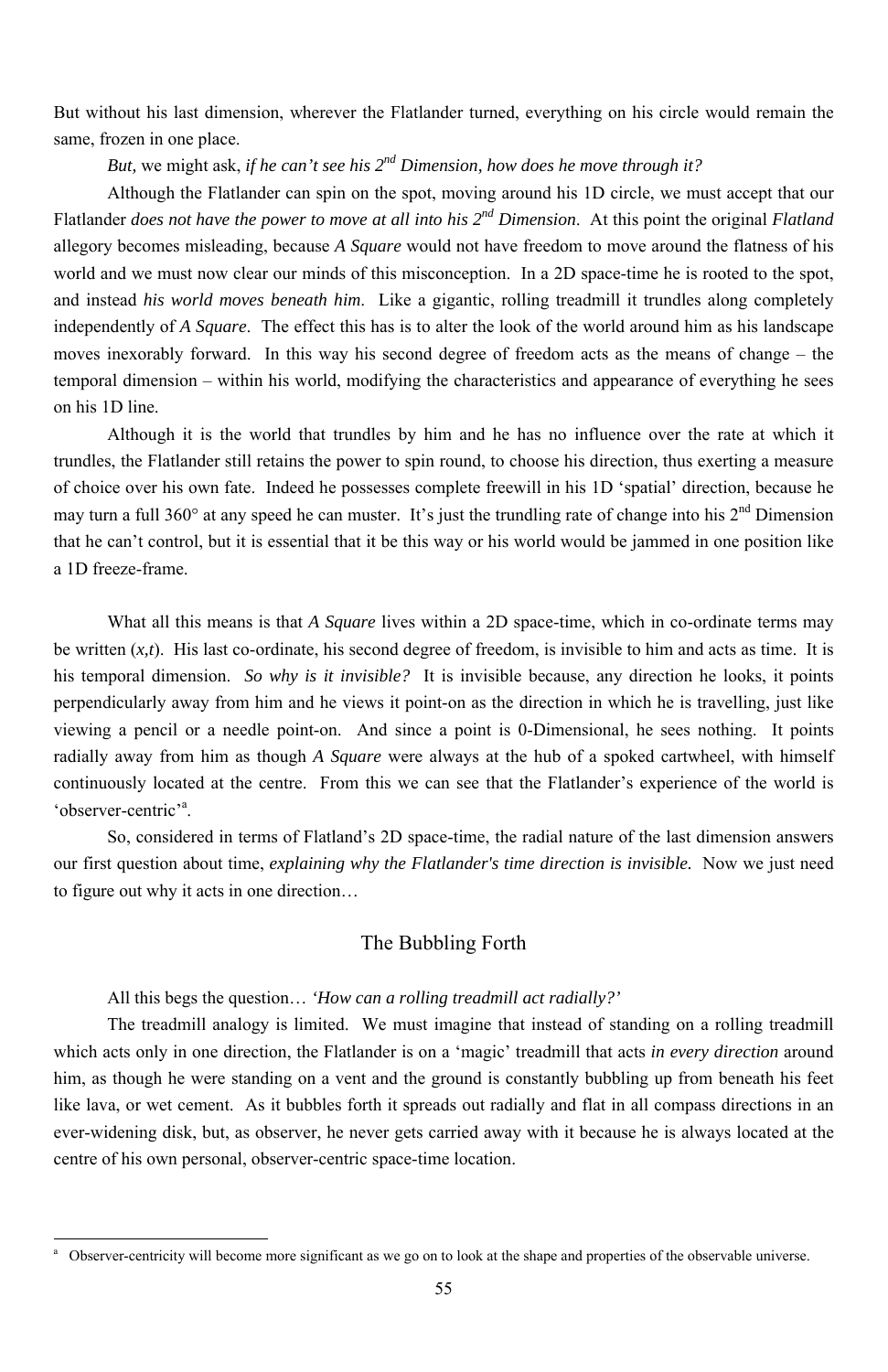

*Fig.1* The Magic Treadmill in a 2D space-time. The Flatlander exists at the centre of a 'spoked cartwheel'. He is hemmed in by a 1D circle – his moment now – which is jammed up against (i.e. integrated into) his perception. His  $2<sup>nd</sup>$  Dimension 'bubbles up like lava' from his observer-location and heads away from him, expanding his space-time into a 2D disk comprising his 'block universe'. His 2<sup>nd</sup> (i.e. his last, or temporal) Dimension always points away from him, therefore he always views it 'point-on' like a needle pointing away from him in every direction. A point is 0D, therefore his 2<sup>nd</sup> Dimension remains forever invisible to him.

*Reflection…* Note that the invisibility of the Flatlander's temporal dimension is the result of his viewpoint, and is not intrinsic to the 2<sup>nd</sup> Dimension. It will appear flat to anyone able to view it from above. Thus a *Flatland*-based dimensional structure shows time to obey the same consistent principles as space.

Furthermore, because the Flatlander only senses in 1D (and this is important) not only can he not get swept away from the centre with it, but *he cannot physically see the ever-widening patterns spreading out around him* because, like ripples on a millpond, they are receding into his past. For Flatlander, his present, his moment 'now', consists entirely of the 1-Dimensional circle which rings him in at zero distance. For him space is 1D, and it is jammed right up against his perception.

His spreading 2D 'means of change' has 'meansed' all the change it is going to, and, immediately upon receding from his 1D perception-ring, has instantly set like cement. It has turned into an unalterable yet ever-receding 2-Dimensional 'disk-shaped' storage facility for all the events that happened on his 1D circle, but are no longer happening.

Each fixed circle that started out as his 1D 'moment now' stacks as a widening 1D circular crosssection into the 2D disc. As it recedes, each 'former now experience' expands steadily (as the analogy suggests) so that not only does it get farther away in time but more stretched and thinned out, like ripples on a pond, although the information the ripples encode can never change.

Please note however that *A Square's* actual past does not consist in *everything* on the widening disk – because the whole disk is the history of 'everything from his viewpoint' – but only those points on each circular ripple which represent the direction he was facing at that time, which may be traced somewhat like a squiggly scratch on an old vinyl LP.

This is the Flatlander's world-line through his 2D space-time.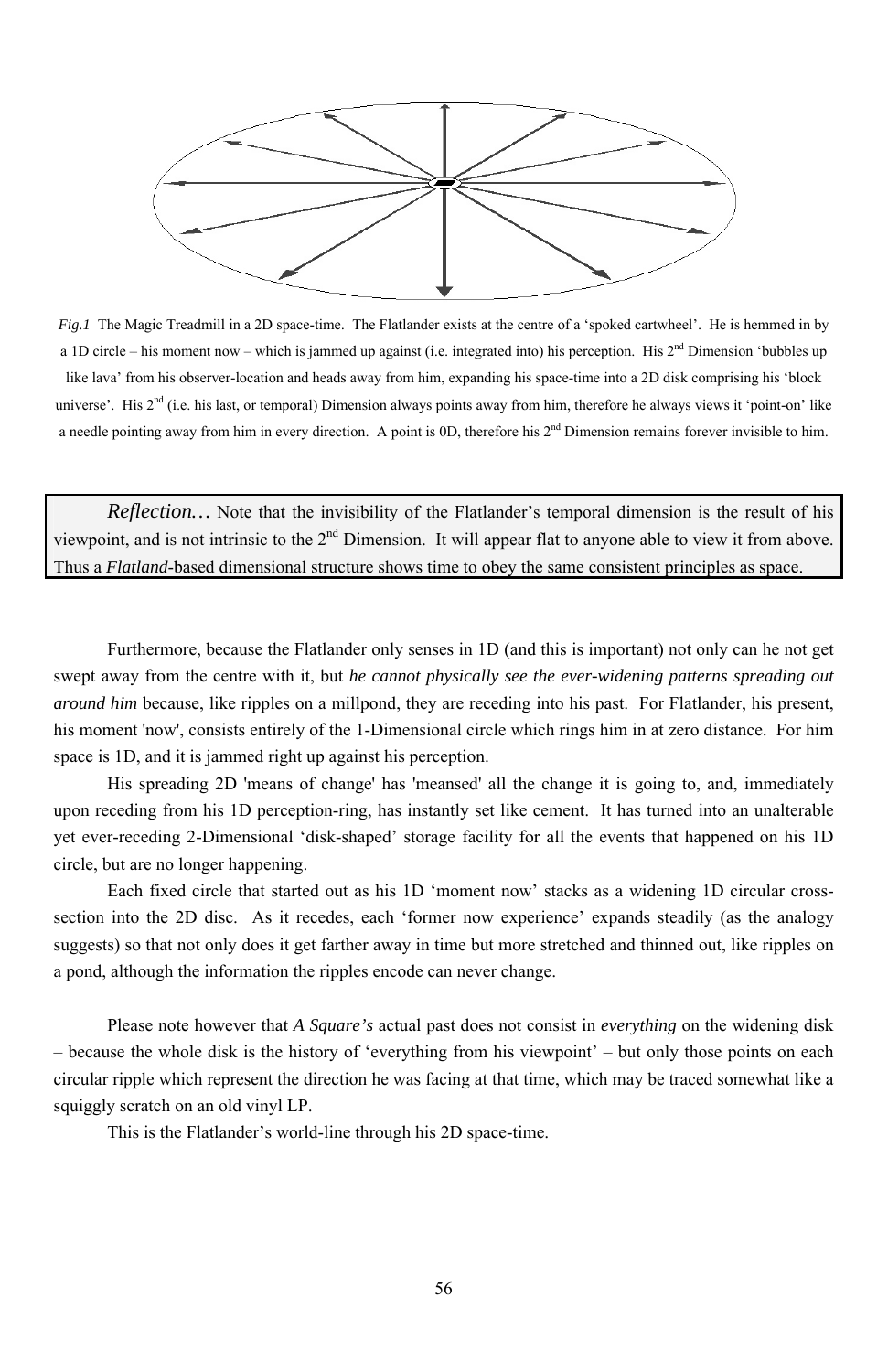

*Fig.2* The Flatlander is located at the centre of his universe experience. As he turns on the spot to look around, his 2<sup>nd</sup> Dimension emanates from his unique observer-location, rippling away from him, presenting him with a constantly refreshed 1D view of the present on his encompassing circle.

The squiggly line represents his life, his 'world-line' through his 2D 'block universe' on which is set his past – forever unalterablly out of reach, and consisting of all the directions on his 1D circle he has previously faced.

*Reflection…* This means that the Flatlander's origin is fixed forever on the outer rim of his everexpanding past – at the 'beginning of track 1 on his LP'. This is similar to how the origin of our universe is always located on the expanding outer surface of our observable universe. This is not a coincidence, but evidence of the consistent nature of the dimensional structure. In Section 5 we will investigate this connection.

So now we have gained a grasp of how the 2D dweller experiences space and time by the simple expedient of reducing the number of dimensions to a manageable (but theoretical) two; let us now add one more dimension and picture what would happen in a 3D space-time (very briefly because this world is also theoretical). We will then apply one more dimension which will bring us up to the 4D space-time in which we live and groove and have our being.

It's all getting rather exciting! Let's apply the *Principle of Relationship*<sup>a</sup>...

# Time in 3D

EA Abbott was not the first to ponder the implications of Dimensionality. Consider Plato's celebrated shadow men (a kind of *Flintstones* meets *The Matrix*) who, before they escaped, spent their lives sitting in a row tied to chairs in a cave whilst a fire glowed behind them, blissfully unaware that their flickering shadows on the wall were not the sum

total of their lives.

Later, in the writings of pioneering German psychologist Gustav Fechner we hear echoes of Plato. However, in Fechner's world the shadows *are* the men.

Tom Banchoff writes,

*'The first person to develop the dimensional analogy in the 19th century was the psychologist and physiologist Gustav Fechner in Leipzig. He wrote a* 



<sup>57</sup>

<sup>—&</sup>lt;br>a <sup>a</sup> The Principle of Relationship: Whatever is true of the relationship between two adjacent dimensions is true of the relationship between *any* two adjacent dimensions.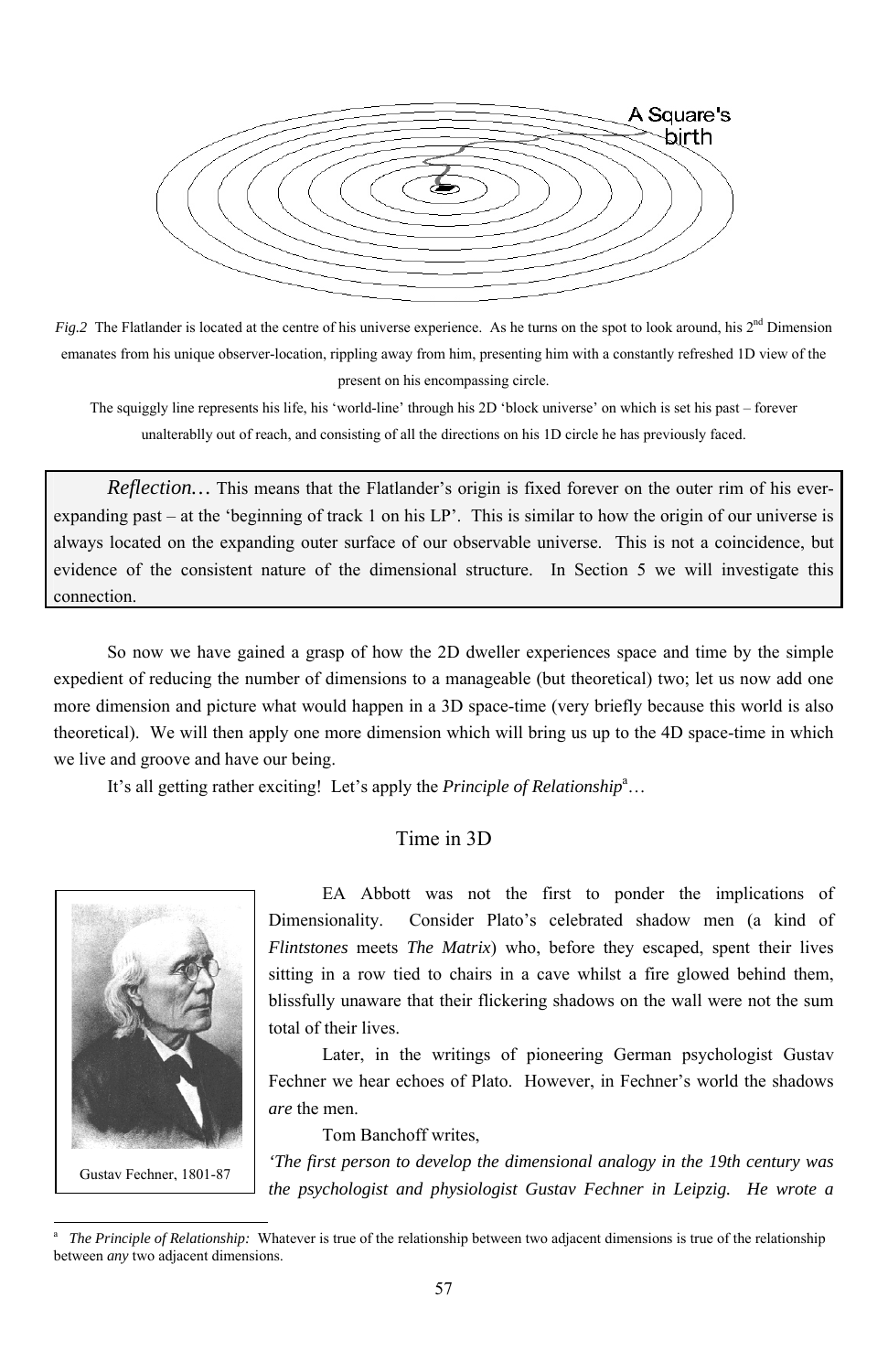*small story, Space has Four Dimensions, as part of his collection Vier Paradoxe published in 1846 under the pseudonym of Dr. Mises. Fechner's two-dimensional creature was a shadow man projected to a vertical screen by an opaque projector. He could interact with other shadows, but, based on his limited experience, he could not conceive of a direction perpendicular to his screen.'* <sup>a</sup>

*'Fechner suggests that for such a being, time would be a third dimension, expressing the movement of his whole screen in a direction which he cannot comprehend spatially.*<sup>*b*</sup>

At first glance the shadow men's experience appears similar to Flatland, but Fechner is describing a 3-Dimensional space-time (Spaceland) in which the protagonist is able to physically experience length *and* width. Banchoff continues,

> *Sphere* discerns the 3-Dimensionality of his world by feeling the hypothetical 2-Dimensional surface of 'flat things' all around him. *Sphere's* reach into his world is always from the zenith down onto the flat surface before him which forms his spherical boundary – in other words, from the centre out… But perhaps the most important thing to get our heads around is the idea that his spherical environment exists at zero distance from him, shrink-wrapped. His whole world is 'jammed up against his perception'.

Remembering that the Flatlander's 1D circle is jammed up against – i.e. integrated into – his sensory perception, we must somehow picture the same for the Spacelander, one dimension up. But how? Recapping from Chapter 9, with *Sphere* as our representative of Spaceland:

> His third dimension of depth is always  $-$  as Fechner observes – *perpendicular* to his experience. It extends radially away from him *in every direction* as though he were at the centre of a spiky ball or the fluffy head of a dandelion. This is the 3-Dimensional analogue of the Flatlander's 2D 'cartwheel', and in the same way his last dimension – acting as his means of change – remains physically invisible to him because, no matter which direction he faces, he views it point-on, in 0D.

> into his  $3<sup>rd</sup>$  Dimension by the same 'magic treadmill' principle described above, except the Spacelander's treadmill is not 2D, but 3D – instead of flowing out from him to radiate flat like spokes of a cartwheel, it radiates

The Spacelander – who inhabits a 3D space-time in which, as Fechner observes, *'for such a being, time would be a third dimension'* – experiences his two spatial dimensions of length and width as flatness at zero distance, jammed against his perception as though he has been vacuum-packed by its enfolding surface. He indwells the 2D surface of a sphere. These two dimensions, for him, constitute space.



-

He is experiencing the stacking of his 2D world

in every direction just as light rays radiate from the sun. And instead of ripples, his 2D world flows out onion skin-style to solidify into his 3D past, like the spherical shockwaves of a supernova. His space-time is (what we would experience as) a sphere.

a http://www.math.brown.edu/~banchoff/gc/ISR/ISR.html - Accessed 19<sup>th</sup> March 2016 b Ibid. - Accessed 16<sup>th</sup> Oct 2016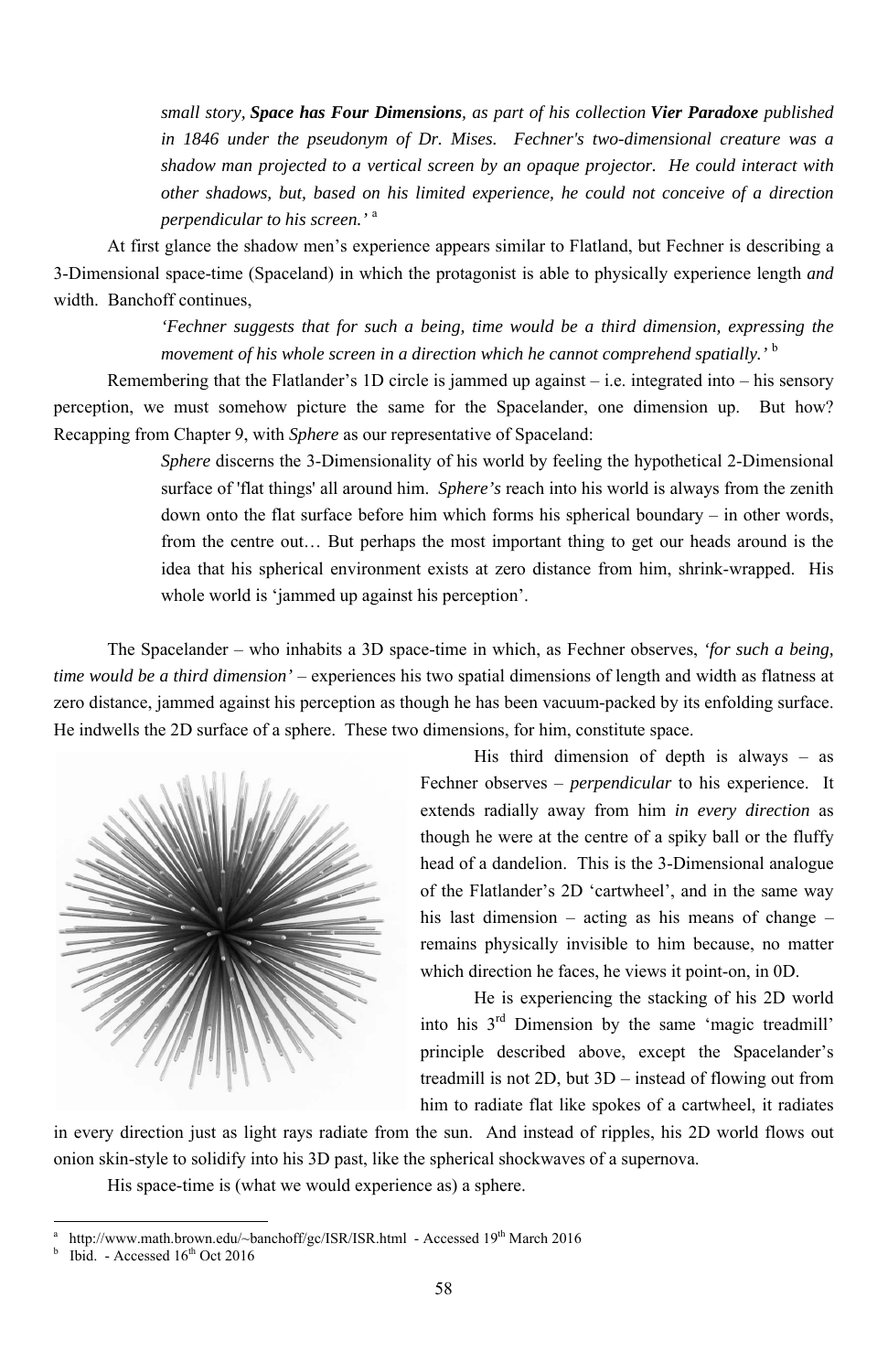### Time in 4D

Because *Flatland* geometry is dimensionally accurate, all these same principles are at work within our own real 4D space-time, in which *our* last dimension acts as the means of change.

Again by applying the *Principle of Relationship*<sup>a</sup>, our 4<sup>th</sup> Dimension points geometrically 'away' from us and as a result, we see nothing, which is why the  $4<sup>th</sup>$  Dimension gives us the impression that it is 'non-spatial'. For us this pointing away takes place in a fourth direction rather than a third or second as in Spaceland or Flatland, but this makes no difference to the principle. Time, although genuinely our 4th Dimension, is *viewed by us point-on as a 0-Dimensional point*, spraying radially away from each and every observer-location in the universe in the same way as light radiates from the sun.

*From the viewpoint of the individual this 4<sup>th</sup> Dimension is thereby rendered invisible, whilst we constantly observe the lower three dimensions changing form.* 

### The Block Thickens

Crucially (remembering from a little back) this radial direction is *not depth*. Do not be deceived by depth. The 3-Dimensionality of our world exists at zero distance from us. It may seem strange to think of 3D in this way, but we are totally immersed within it, our bodies are made from it, and it is jammed up against our sensory perception in precisely the same way as the Flatlander's 1D circle and the Spacelander's 2D vacuum pack.

This all-new fourth direction we experience as *3-Dimensional change*. We feel as though we are moving into all-new 3D scenarios as it springs continuously from each and every space-time point-event  $\phi$  in the whole of the universe so far. For us, our magic treadmill extends radially into a 4th Dimension. Each one of us stands over a '4D vent' with 3D jammed against our perception. Our means of change bubbles forth into the moment now, concreting itself instantaneously into our past in a direction which we cannot see physically. And there it remains, set firm into the block universe like 4D ripples in a 4D pond, fused forever into a permanent record of the events in which it consists as the  $3<sup>rd</sup>$  Dimension stacks into the  $4<sup>th</sup>$ , and receding farther and farther into what we, from our geometrical viewpoint, call the past.

*'But if I cannot see it because I am always at the centre, why can't others see it around me, or I them?'* In a sense it is wrong to think of ourselves as not seeing it. Although we don't see it from a physical perspective, we see it all the time in our mind's eye<sup>c</sup>, because we are always conscious of time's passing for ourselves and for everyone and everything else. However, the reason we don't *physically* see it pointing away from ourselves or someone else is because the 3-Dimensionality of the world is infused throughout the

brain and nervous system (integrated into our perception at zero distance), and it is 3D alone – which we call 'spatial' – that makes up the physical world.

b A space-time event is a unique theoretical co-ordinate location anywhere in the universe at any time, denoted (*x,y,z,t*). Although this is not strictly speaking a 'point', I will use the philosopher Hans Reichenbach's handy term 'point-event' as we go because it is easier on the brain!

c There may be a clue here to the dimensional nature of memory and consciousness, which we will investigate as we go.

<sup>&</sup>lt;sup>-</sup> a *The Principle of Relationship:* Whatever is true of the relationship between two adjacent dimensions is true of the relationship between *any* two adjacent dimensions.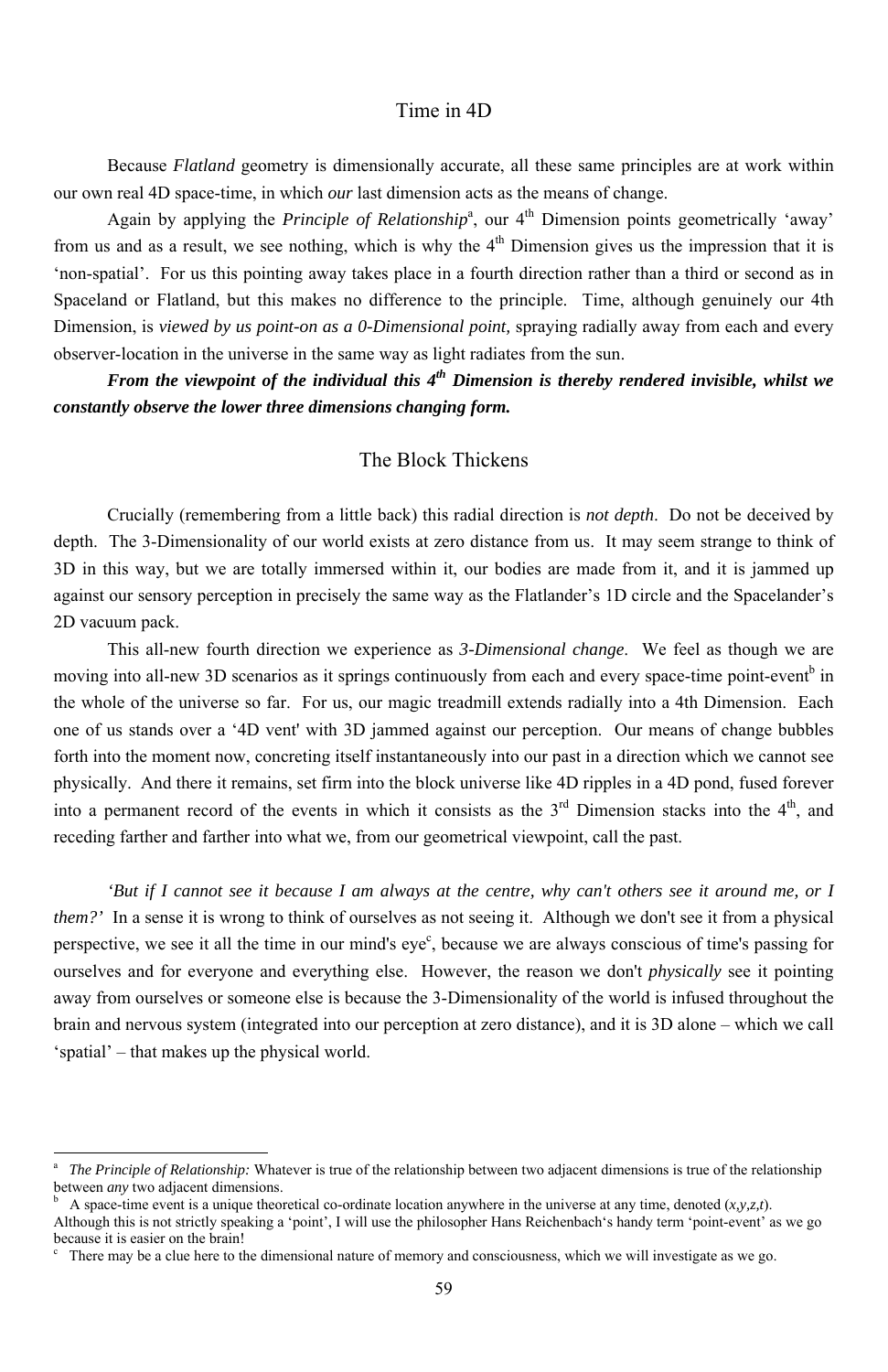*Reflection…* Although the law of cause and effect is never violated, Einstein's Relativity shows that not every point in the universe experiences time's 'moment now' simultaneously. Reduced to an analogical 2D space-time we might think of this as: the faster the Flatlander spins in 1D, the slower 2D flows out from his point-event, because they are linked variables. He possesses a total of two directions in which he may – so to speak – move, but their combination must always relate to a 'total' maximum constant. Similarly, we possess four directions with the same combined limitation as described by Special Relativity. In our reality this constant is '*c*', the speed of light.

Summing up... every space-time event in the universe – past and future – is at the centre of its own 4D 'dandelion head', from which the radially expanding 'magic treadmill of time' projects away into a 4th Dimension. Like the Flatlander we do not see this extra direction. Because a point is 0-Dimensional the Flatlander views his last dimension point-on, and in precisely the same way we view our last dimension 'point-on', *thus answering in terms of Flatland geometry the philosophical question of the invisibility of time.*

This is a description of time from the observer's viewpoint. Throughout the *n*D space-time itself (i.e. an *n*Dimensional universe) this process continues from its origin at a singularity to its completion at a singularity<sup>a</sup> one dimension higher, between which it forms the whole *n*th Dimension. Were we somehow able to view the *n*D universe from outwith the dimensional structure we would see that it is technically not a dynamic entity, but static. Its dynamic 'flow' is our  $(n-1)D$  view<sup>b</sup> of the stacking process in action.

Setting it out more formally:

-

#### *The Magic Treadmill Principle:*

**Time, as the** *n***th Dimension in an** *n***Dimensional space-time, issues forth perpendicularly and radially from within the frame of reference of each space-time event. To the observer this** *n***th Dimension appears 0-Dimensional (is viewed 'point-on') and is therefore invisible, but results in (***n***-1)Dimensional change, and stacking of the (***n***-1)D surface into the** *n***th Dimension, taking the form of the past.** 

*Reflection…* The magic treadmill takes place as a continuous 'outpouring of more universe' from each and every space-time event. Each of these new and existent point-events constitutes an observer at the centre of the observable universe. In this way the observer, located at any point-event, is the centre of a 3D spherical cross-section of the 4D hyperspherical universe, (the considerable implications of which we shall consider shortly).

In principle the magic treadmill resembles the steady state universe of Hoyle, Bondi and Gold wherein matter emerged continuously at every point throughout space. Although they were wrong about the continuous creation of the  $3<sup>rd</sup>$  Dimension they may, in principle, have been on track for the  $4<sup>th</sup>$ . Had they been able to stand back in dimensional terms from their perfectly understandable preoccupation as scientists with physicality, they might have realised this.

<sup>60</sup>

a Here a singularity represents a dimensional ambiguity similar to the phase change between ice and water wherein a dimension transitions from its form as completed *n*D to its new role as the first stacking cross-section of (*n*+1)D. We will examine this phenomenon in Section 6 in terms of its potentially real implications for the Big Bang. b *The 'Edge-On' Principle:* Each dimension is viewed from within itself one dimension lower.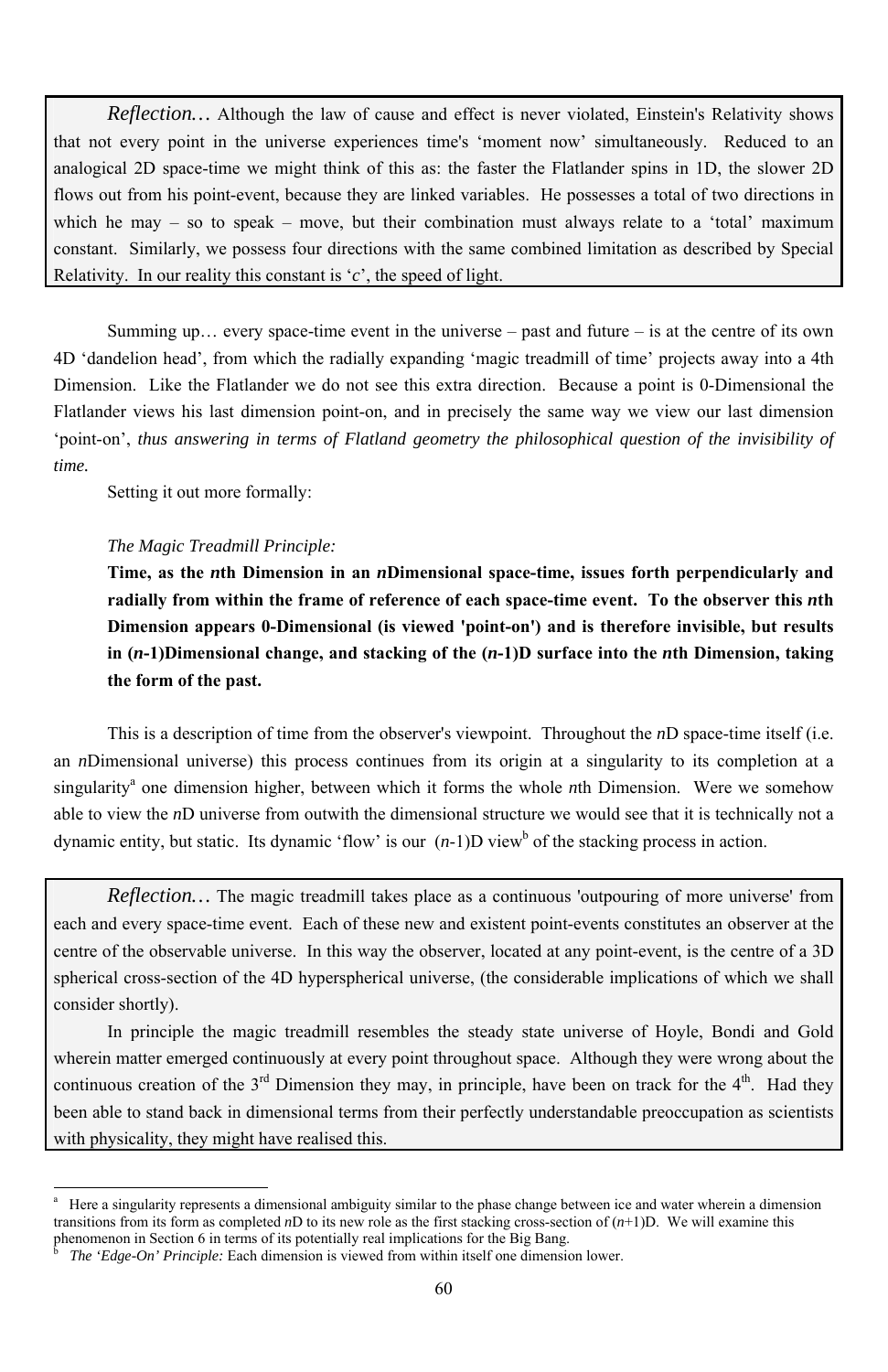### The Arrow of Time

In his book *Time's Arrow and Archimedes' Point<sup>a</sup>*, Australian philosopher Huw Price asks, 'But what *would a properly atemporal metaphysics be like?'* In dimensional terms an equivalent question might be, *'What does the 4th Dimension actually look like?'*

Our *Flatland*-derived dimensional structure can never render space-time atemporal because, as extrapolation shows, the *n*th Dimension as experienced within an *n*D space-time must always be temporal. However, theoretically at least, the metaphysics of Price's conception of a 4D 'block universe' could be viewed atemporally from a  $5<sup>th</sup>$  Dimension (or higher), thus eliminating the way that *we* experience time, because stacking of the  $3^{rd}$  Dimension into the  $4^{th}$  would be complete. Sadly Professor Price would then find himself asking exactly the same question of a 5D space-time (and so on...)

Stacking is of necessity a one-way process – a movement from nothing to something. It moves from beginnings through to endings. So, of course, does entropy – the tendency of systems to seek the lowest possible energy state. However, the difference between the two would appear to be profound, even opposite, and whilst Newton's Second Law of Thermodynamics<sup>c</sup> is clearly at work in the universe and time's unidirectionality is often attributed to it, the Second Law could be more of a symptom than a cause. Should the dimensional structure prove accurate, it is my belief that stacking may be the more fundamental because it is *creative*<sup>d</sup> and, rather than 'dismantling' as per entropy, it drives (or pulls) to completion all the nested hierarchies in which everything consists, as each dimension in turn assumes its own new nature $e^{\epsilon}$ .

Which brings us to our second question: time's unidirectionality. Let us remind ourselves of the *Principle of Stacking:*

# **Each dimension is composed of an indefinitely high number of cross-sections (slices) of the dimension below, stacked together and fused into a single entity.**

This geometrical principle, foundational to *Flatland*, does not simply describe a final state, but a process. The relationship of stacking to the whole dimensional structure is dynamic and there is nothing in all creation that is not the result of its influence. Stacking into time results in each point-event<sup>b</sup> taking up a unique co-ordinate position in all four dimensions (*x,y,z,t*). In practice, the capricious nature of this constant change may have significance at a quantum level, but what is happening dimensionally is that 3D slices (cross-sections) of the 4th Dimension stack up 'one by one' to mould the character of the next dimension.

- a Huw Price, *Time's Arrow and Archimedes' Point*, Oxford University Press 1996, P266
- b We may conveniently think of these as uniquely discrete points, 'space-time events', in the block universe, perhaps related to the Planck quantities, although in reality the dimensional structure is unlikely to possess points as such.<br>Coxford Dictionary: *the Second Law of Thermodynamics says that entropy always increases with tim*
- Oxford Dictionary: *'the Second Law of Thermodynamics says that entropy always increases with time'.* https://en.oxforddictionaries.com/definition/entropy - Accessed  $16<sup>th</sup>$  Oct 2016
- d The idea of 'creativity' as a fundamental of reality may not go down a storm in physics. However, I suggest it here because I confidently believe – as Tegmark has observed – that physics exists as an attempt to describe reality, not to dictate it.<br><sup>e</sup> The Principle of Character: Once the stacking of a dimension is complete it assumes a whole new

So, Dimensionality describes the *direction* of the arrow of time, but it cannot explain the *existence* of the arrow of time any more than it can explain the existence of anything. Instead what it does is to replace this queen of mysteries with another, perhaps even greater mystery: the *a priori* acceptance of stacking as fundamental, of which time's arrow may simply be, in terms of the overall dimensional structure, a special

-

 *The Principle of Character:* Once the stacking of a dimension is complete it assumes a whole new character. Its individual cross-sections fuse together and their discrete nature becomes indiscernible.